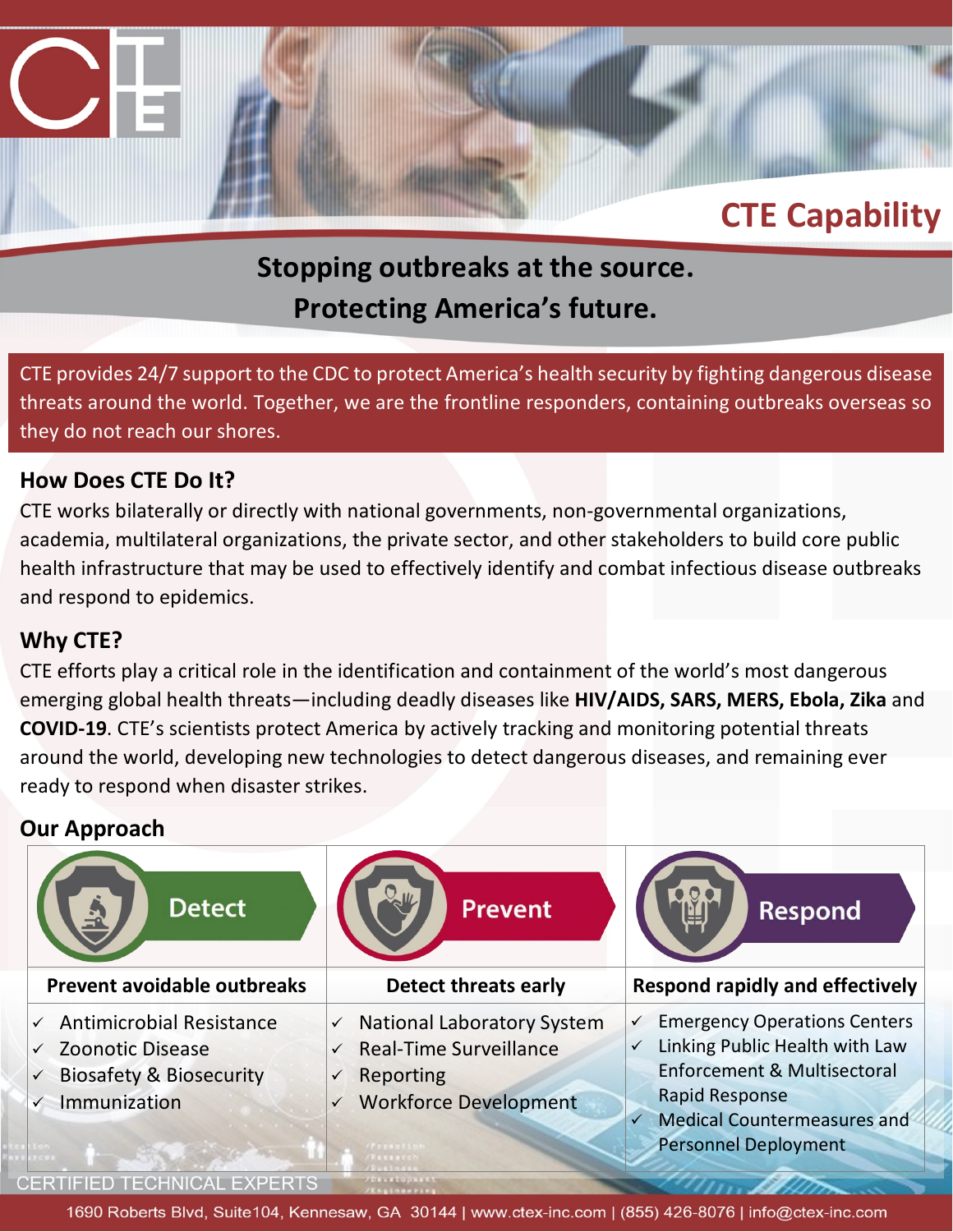### **Public Health Emergency Preparedness and Response Capabilities**



### **CTE Public Health Laboratory Testing Capability**

- $\Box$  Conduct laboratory testing and report results
- $\square$  Enhance laboratory communications and coordination
- $\square$  Support training and outreach

### **CTE Public Health Surveillance & Epidemiological Investigation Capability**

- $\Box$  Conduct or support public health surveillance
- $\Box$  Conduct public health and epidemiological investigations
- $\Box$  Recommend, monitor, and analyze mitigation actions
- $\Box$  Improve public health surveillance and epidemiological investigation systems

### Prevention avoidable epidemics, including naturally occurring, accidental, or intentional outbreaks

- Reduce factors that contribute to antimicrobial resistance
- Reduce factors that contribute to the spread of zoonotic diseases in humans
- **Promote safe and secure ways to manage biological materials to keep laboratory workers safe and reduce the risk of** theft, loss, or mishandling of dangerous pathogens that could harm the public
- Strengthen the prevention, detection, and response to zoonotic diseases through One Health Zoonotic Disease Prioritization workshops and the development of national action plans to combat the exchange of disease between animals and humans
- Establish and strengthen vaccination programs to protect people from highly contagious yet preventable diseases and conduct vaccination outbreak response measures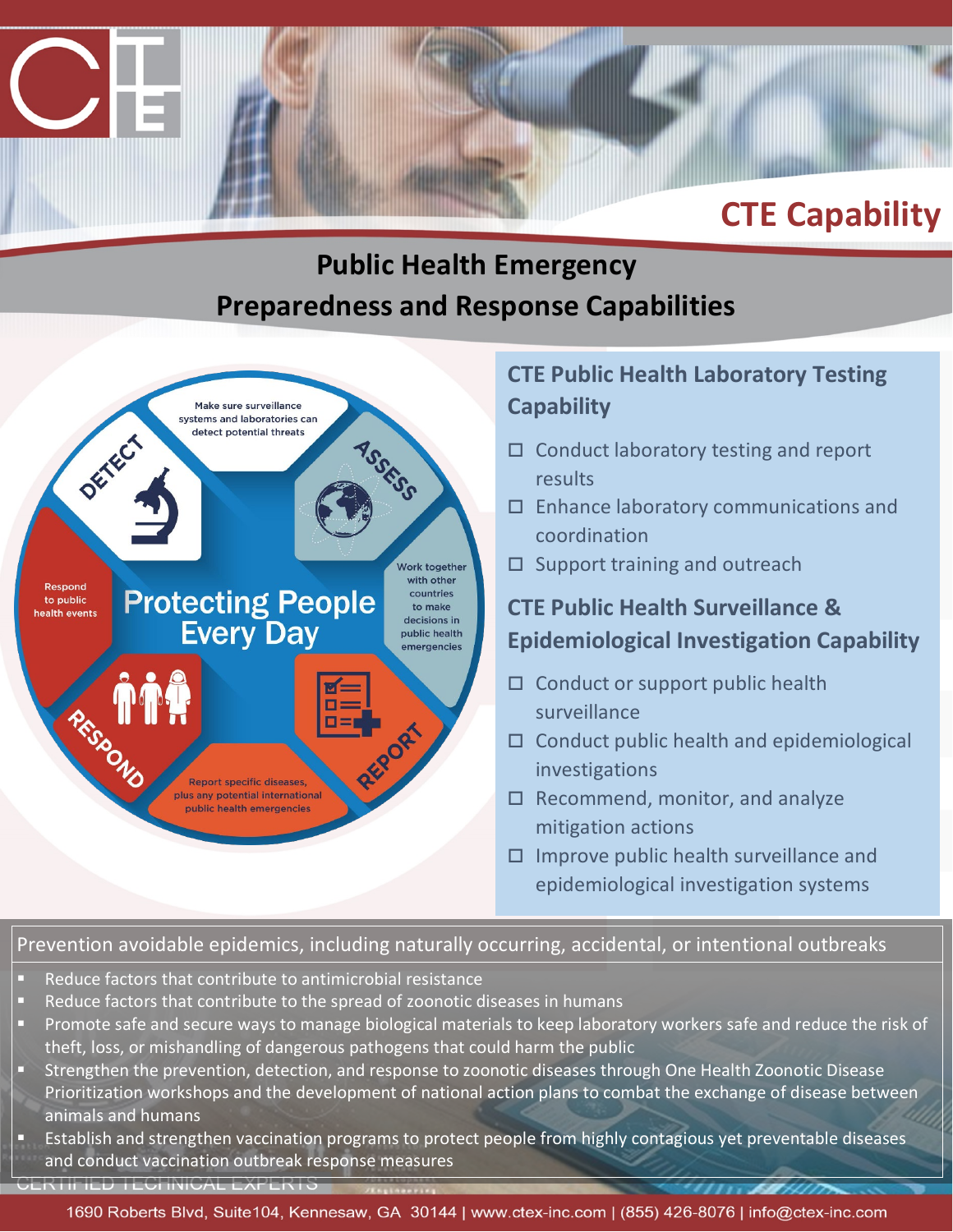# **Past Performance**

#### **DSR Technical and Scientific Support DSR/NCEZID/OD (Contract #200-2020-07317) - PRIME**

**Centers for Disease Control and Prevention**

**Prime Contractor**

Microbiological, Technical, and Laboratory Services to support the Division of Scientific Resources [DSR] Laboratories of the National Center for Emerging and Zoonotic Infectious Diseases [NCEZID].

The placement will provide biological and microbiological services [BSL 1, 2 and 3 labs] in support of the research and diagnostic work within the division.

- Perform centralized specimen and package receiving, accessioning, laboratory processing including performance and documentation of quality control procedures specific to assigned tasks.
- Process biological specimens in support of CDC testing efforts in a BSL-2 and BSL 3 environment.
- Provide support to outbreaks, epidemics and pandemics, such as the Zika and COVID-19 viruses.
- Daily accurately enter specimen data submitted either from hardcopy laboratory request forms or via electronic file downloads into StarLims version 9 enterprise network application within 24 hours following specimen receipt.
- $\checkmark$  Retrieval and distribution of specimens for testing.
- Record and update the laboratory inventory manually and/or in computer databases.
- Prepare for long-term storage of biologic materials collected in support of CDC surveillance, and outbreak investigations.
- File specimen accession sheets in suspense file as directed within 24 hours following specimen receipt.
- Provide reports to lab/activity team leaders and branch chief on progress and any potential obstacles or delays that might impact progress.
- $\checkmark$  Provide branch chief with unresolved logistical concerns.
- Provide branch chief with all laboratory records documenting in detail results and findings; Schedule the workflow of specimens through the Genomics Sequencing Laboratory (GSL).
- $\checkmark$  Serve as a scientist responsible for production of branches reagents.
- Produce Biological reagents according to specifications.
- Develop polyclonal and monoclonal antibodies using established procedures.
- Process purified antigens.
- Prepare custom microbiological media and buffers.
- Perform ELISA tests.
- $\checkmark$  Perform Western blot assays.
- Perform Coomassie Stains of protein preparations. Prepare and maintain documentation describing all procedures performed.
- Prepare agent microbiological control strains and reagents in a BSL-2 and BSL 3 environment.
- Servicing and maintaining the CDC inventory of biological reference reagents, agents, in vitro diagnostics and test kits.
- Responsible for ensuring all confirmed CDC water sites are collected and tested according to their testing schedule.
- Collect and Test laboratory grade water and animal drinking water.

#### **CERTIFIED TECHNICAL EXPERTS**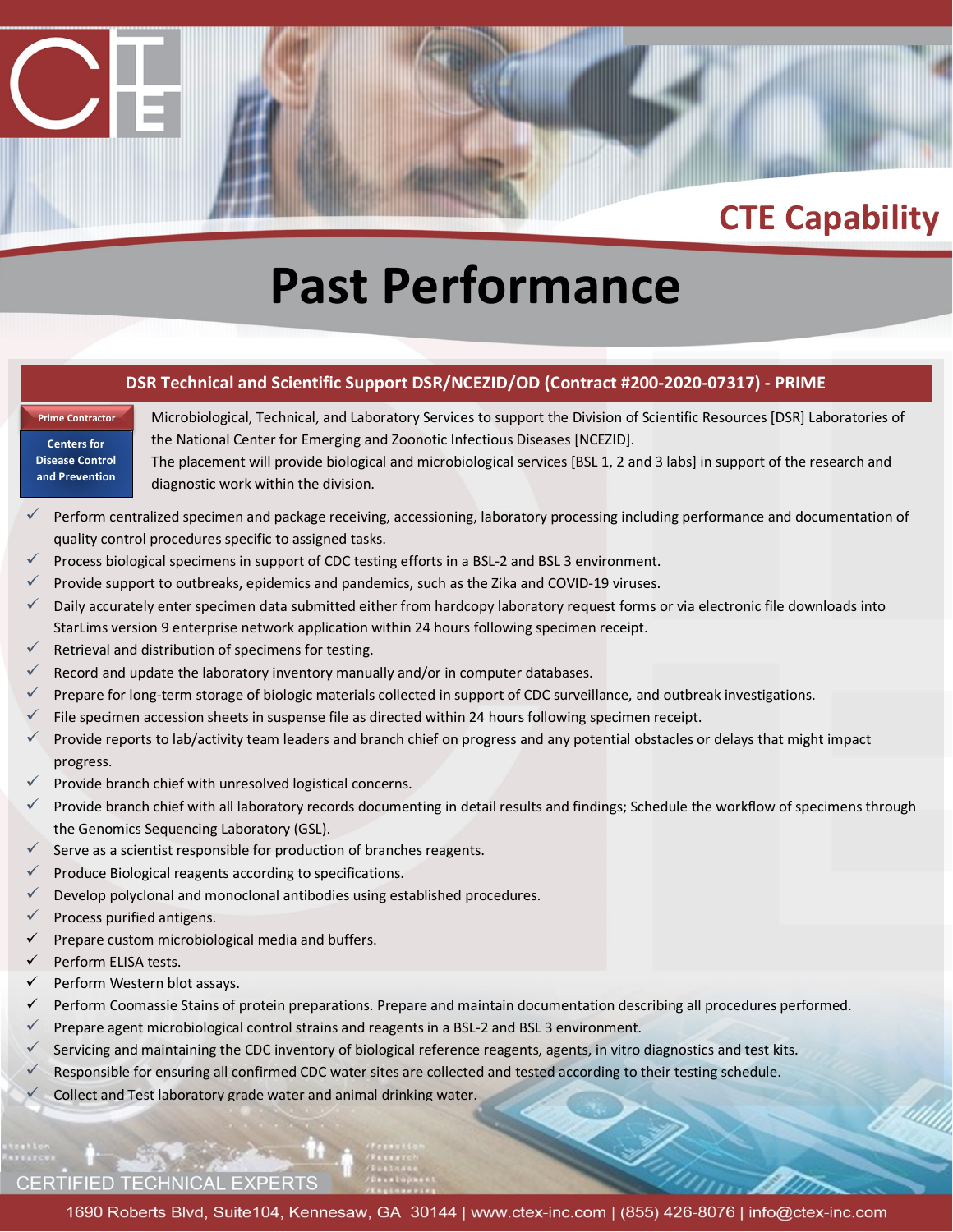# **Past Performance**

#### **Monitoring and Evaluating Vaccination Coverage and Exemptions among School Children (Contract #200-2016-90111) - PRIME**

The purpose of this contract is to obtain technical and analytical assistance for the Assessment Branch in CDC's Immunization Services Division (ISD), for conducting evaluations, surveys, research, and analytical studies evaluating vaccination coverage and exemptions to state requirements for immunization in children enrolled in school or day care settings. The primary focus is on children in kindergarten, but may include some work related to children in middle school, high school and college, or in day care settings.

**Prime Contractor Centers for Disease Control and Prevention**

- Assist CDC staff with monitoring and evaluating the implementation of vaccination assessment activities by state and local area awardees.
- $\checkmark$  Evaluate the effectiveness of how awardees are conducting school assessment surveys.
- $\checkmark$  Evaluate the use the data to monitor coverage and exemption rates; and Evaluate and document statistical limitations of sampling methods (i.e. sampling tool) and advise awardee use of sampling tool prior to distribution.
- $\checkmark$  Evaluating and assessing the overall quality of the vaccination and exemption data reported by awardees and submitted to CDC for cleaning and analysis for prior, current and future school years.
- $\checkmark$  Assist with and/or designing the survey materials for awardees to utilize.
- $\checkmark$  Assist CDC with preparing to obtain human subjects approval (if needed), developing any technical assistance materials for the awardees; Participate under the direction of CDC staff in continuing to collect both process and outcome data from awardees.
- Perform data editing and analysis under the direction of the CDC staff.
- $\checkmark$  Prepare reports and articles for publication under the direction of CDC staff. Provide staff experienced in conducting surveys and collecting data.
- $\checkmark$  Provide staff experienced in developing and preparing sampling plans and processes for sampling specific populations. Provide staff experienced in supporting epidemiologic research, health surveys, evaluation, and/or surveillance studies.
- $\checkmark$  Assist CDC staff by conducting statistical analysis of data from state and local area awardees.
- $\checkmark$  Statistical analysis of data, evaluating how awardees conduct school assessment surveys.
- Statistical analysis of data to monitor coverage and exemption rates, and; Use and evaluate the sampling tool used to select samples for state and local area school assessment surveys.
- $\checkmark$  Statistical analysis (after the overall quality check, editing, and cleaning) of the vaccination and exemption data reported by awardees and submitted to CDC for cleaning and analysis for prior, current and future school years.
- Perform data management and editing/cleaning, under the direction of the CDC staff; Perform statistical analysis and programming, under the direction of the CDC staff.
- $\checkmark$  Assist in the preparation of reports and articles for publication under the direction of the CDC staff.
- $\checkmark$  Provide staff with experience supporting epidemiologic research, health surveys, evaluation, and/or surveillance studies.
- $\checkmark$  Provide staff with experience using SUDAAN and knowledge of complex survey sampling methods, in biostatistics, quantitative methods and statistical programming.

#### **CERTIFIED TECHNICAL EXPERTS**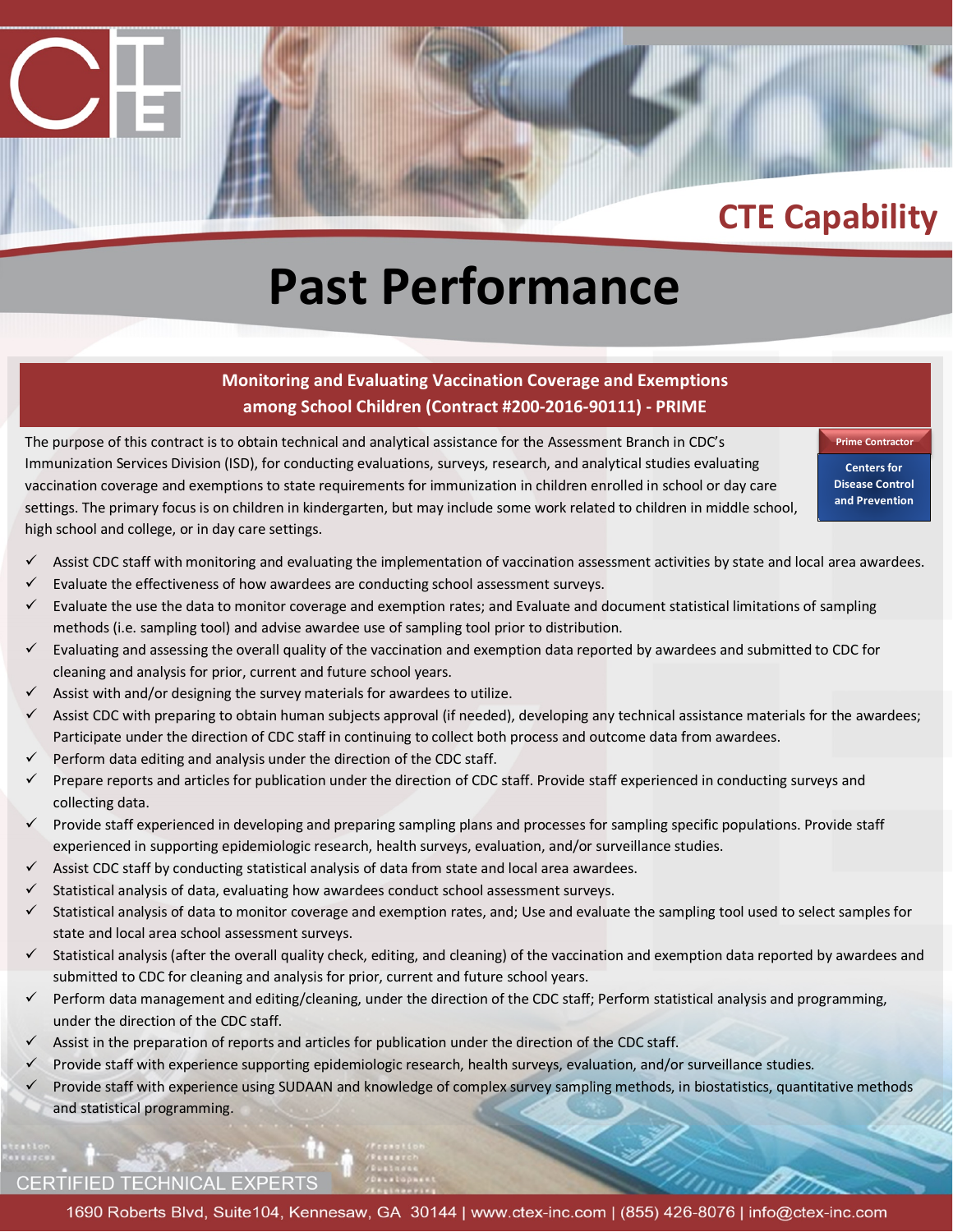# **Past Performance**

#### **Development of Cloud Tools and Data Improvement Services (Contract #200-2016-92391) - PRIME**

Building cloud tools and services on the Amazon Web Services (AWS) platform (Injury Data Management Platform, IDMP) that has been acquired by National Center for Injury Prevention and Control (NCIPC) to manage and process various types and sizes of datasets. The tools and services will be designed, developed, tested and implemented by using the Enterprise Performance Life Cycle (EPLC) to ensure Industry IT standards and best practices must be used and documented to ensure quality. Services also will adhere to the current standards for toxicology/drug coding and listing.

**Prime Contracto Centers for Disease Control and Prevention**

- Design and develop user-friendly graphical user interfaces (dashboards) for various types and levels of users; Determine the best technology stack (suite of technologies) that can be maintained in a cost effect way; Build a data warehouse with a variety of datasets views that allows for various data structures accompanied with administrative dashboard tools.
- Complete technical documentation (architectural, source code files and configuration) and knowledge transfer (technical training); Iterative deployments/configurations of tool, services and software to the IDMP environment at the completion of each sprint using agile methodology; Develop strategic document with recommendations for possible extensions and enhancements of the cloud tools and services; Updated drug look-up table; Develop standard operating procedures (SOP) for how best to categorize drugs, particularly opiates; Develop guidance document regarding how to categorize current drugs in dataset.
- SharePoint developer support services: develop/implement SharePoint Web parts, applications, and integrate components, third-party add-ons, and/or capabilities into robust and innovative solutions; Works in an environment with a variety of programming languages, platforms, tools and technologies such as Visual Studio .Net, C#, SharePoint 2013, Java Script, REST API, JQuery, HTMLS, XML, XSLT, LDAP, Microsoft SQL Server, Microsoft SQL Script, Flash, Axure, and Microsoft 11S. CTE Team is responsible for providing the following:
	- Support the migration of NCIPC site collection to new version releases of SharePoint Enterprise via modify existing sites & applications, code remediation, component modifications, content migration etc. Frequencies of new releases are determined by the Microsoft Corporation - historically new versions are published every 2-3 years.
	- Support approved SharePoint COTS applications, add-ons, and third-party tools as required i.e. installation, configuration, access control, administration, and on-going support; Provide comprehensive SharePoint applications development support and
	- site construction services utilizing CDC EPLC framework processes and methodologies SharePoint applications shall be in compliant with CDC IT network security regulations, policies, and standards.
	- Assist NCIPC SharePoint Site Collection Administrator and site owners with 508 usability error identification, analysis, and remediation as necessary; Develop both externally and internally facing SharePoint portals, sites, applications, and Web pages using Microsoft Visual Studio .NET, Microsoft SQL Script, Microsoft Active Directory, Microsoft SharePoint Shared Information Services, Java Script, HTML, Ajax, XML, and a variety of other technologies as required. Majority of new sites use standard templates and outof- the-box features. Others require building-out workflows and/or added components. Rarely does the governance authorize the construction of customized sites although several do exist and must be maintained.
- Provides expertise in Microsoft Visual Studio .NET, Microsoft SQL Script, Ajax, Java Script, HTMLS, and XML programming languages. Cloud Development for National Violent Death Reporting System (NVDRS) data:
	- Design and develop user-friendly graphical user interfaces (dashboards) for various types and levels of users.
	- Build a data warehouse with a variety of datasets views that allows for various data structures accompanied with administrative dashboard tools.
	- Complete technical documentation (architectural, source code files and configuration) and knowledge transfer (technical training).
	- Iterative deployments/configurations of tool, services and software to the NVDRS environment at the completion of each sprint using agile methodology.
	- Provide, final recommendations for possible extensions and enhancements of the cloud tools and services.

#### CERTIFIED TECHNICAL EXPERTS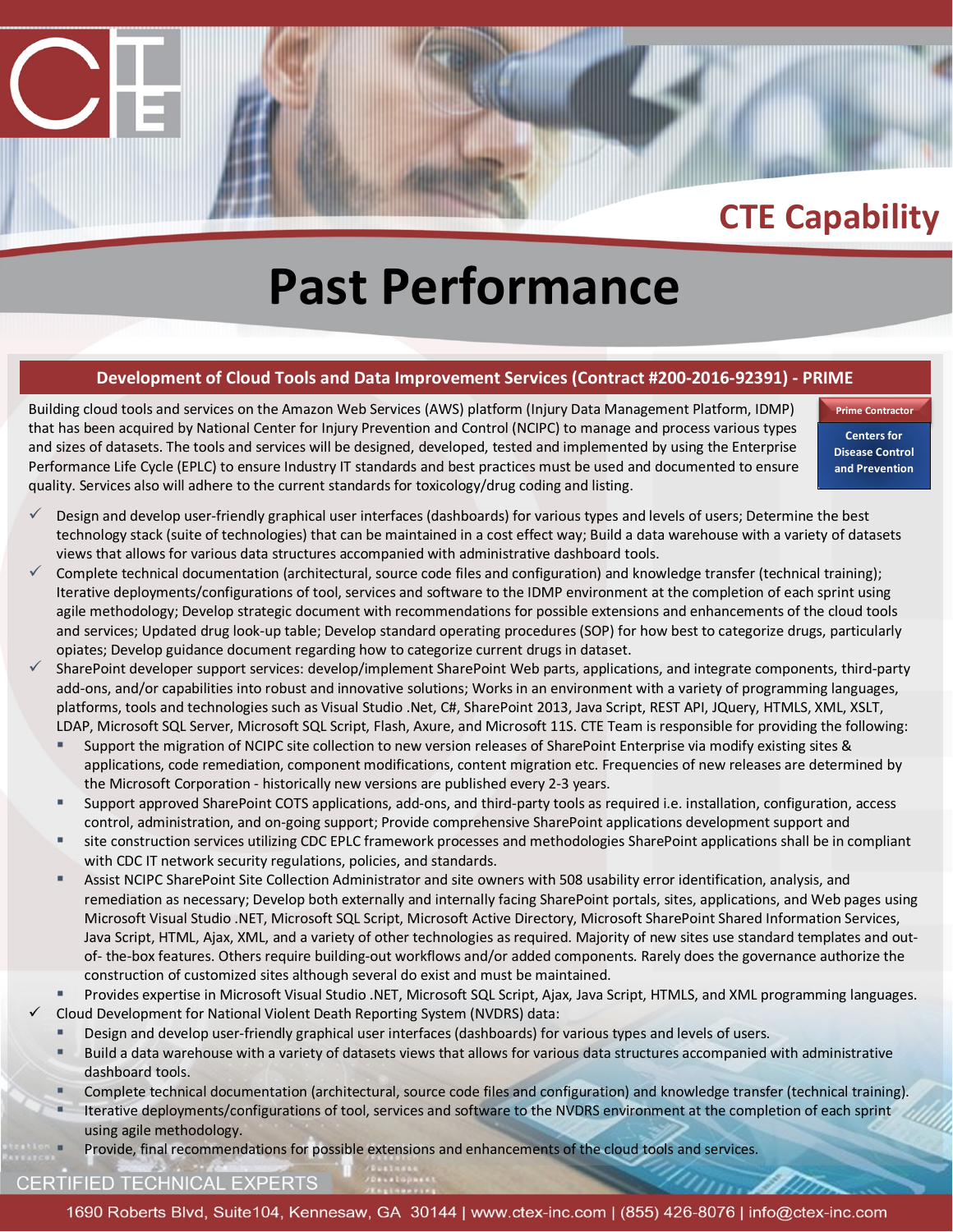# **Past Performance**

#### **Prescription Drug Overdose (PDO) Data Management and Consultant Support (Contract #200-2016-91580) - PRIME**

The primary objectives are to secure national level subject matter experts in prescription drug overdose prevention (PDO) who can provide epidemiologic, research, and programmatic support – such as academic detailing, PDO surveillance and clinical quality improvement measures - to CDC's teams working on PDO; and provide data management support for PDO projects for the NCIPC Division of Unintentional Injury Prevention (DUIP) through highly skilled data managers/computer programmers that possesses advanced technical skills, including experience in data management, SAS programming, webbased systems, and data compliance.

**Centers for Disease Control and Prevention**

**Prime Contracto** 

- $\checkmark$  Provide guidance to DUIP in responding to questions from CDC OD, HHS, Congress, controlled correspondence; Provide supporting data, information, or resources when CDC staff respond to media requests and interviews; Provide consultation to states on their PDO-related activities through in-person consultations (up to 4 states) and telephone consultation; Provide consultation to CDC staff and grantees on PDO prevention strategies, interventions, or techniques (e.g. academic detailing, PDMPs, clinical quality improvement measures, etc.)
- Develop and conduct up to 5 on-site trainings (at CDC in Atlanta, GA and at 2-3 state health departments) and up to 5 online training of new staff and new state grantees; Provide data, information, or drafts of clearance documents, response to comments, or other feedback from any co-authored peer-reviewed publications.
- Provide advanced level SAS programming and intermediate level Microsoft SQL database programming expertise for database management, data quality checks, analysis file preparation, data transfers to other formats (e.g., Microsoft EXCEL/WORD/Access), for data analysis of large injury-related data systems and surveys; experience with advance SAS programming using SAS macros and other advanced programming methods/techniques is need to perform these duties.
- Develop in-depth knowledge and expertise related to the data systems, web-based systems (note: expertise in JAVA is not needed), and surveys maintained in the PDO Epidemiology and Surveillance Team in order to:
	- Support various surveillance projects related to computer automated data management, quality assurance, and analyses of prescription drug overdose and opioid involved mortality and morbidity data.
	- Assist in coordinating web-based data collected nationwide and other electronically transmitted to NCIPC in various formats (e.g., Excel) for use in opioid involved mortality and morbidity surveillance studies and the provision of public use data.
	- Provide data management support in the development, implementation, and evaluation of surveillance strategies as they relate to IT and data processing objectives.
	- **Document and maintain data in compliance with all Federal regulations related to information security.**

#### **Administrative Support Services to ADC& VPD (Contract #200-2016-M-90572) - PRIME**

**Prime Contractor**

Provide programmatic support services to the Accelerated Disease Control end VPD Surveillance Branch (ADC& VPD); Work in collaboration with ADC& VPD secretariat to ensure project deliverables are aligned with the Strategic Plan.

**Centers for Disease Control and Prevention**

- $\checkmark$  Maintain the M&RI databases and SharePoint file structure for management teams. Information maintained by the databases and SharePoint include management groups formal correspondences, meeting minutes, reports and actions followed ups.
- Develop short summaries of topics pertinent to various webinars and meeting activities, and compile documents necessary for webinar and meeting background; Coordinate and support the secretariat's weekly calls and meetings by maintaining Board actions and follow ups and any tasks identified by the POB Chair and the GPEI management teams.
- Compile reports, prepare agendas, outlines and background materials for presentation papers and reports as required; Track the production of Administrative reports and outgoing correspondence related to the Measles & Rubella.
- Initiative (M&RI), to ensure suspense dates/times are met, which may require coordinating the efforts of various staff members.
- Maintain suspense system to include but not limited to Task Tracker; Concur (government travel system and Outlook to track incoming and outgoing correspondence, coordinates details of a highly confidential and critical nature, monitors external/internal communications, addresses communications in expeditious manner and brings critical issues to immediate attention of M&RI secretarial.
	-